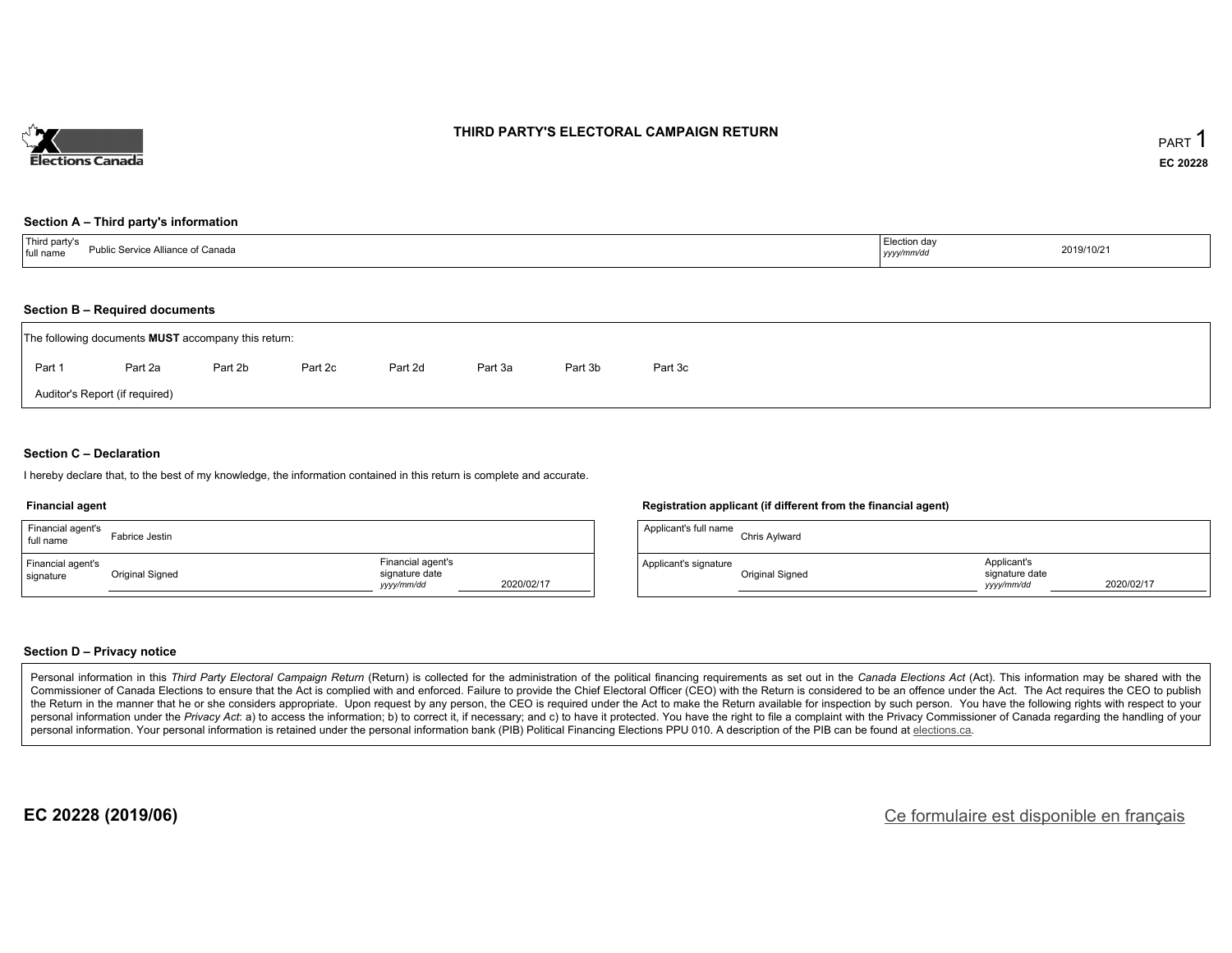

### **THIRD PARTY'S ELECTORAL CAMPAIGN RETURN HIRD PARTY'S ELECTORAL CAMPAIGN RETURN<br>Statement of monetary contributions received PART 2a PART 2a**

**EC 20228**

| No. | Full name | <b>Street</b><br>no.                                                                | <b>Street</b> | Apt. | City | Prov./<br>Terr. | Postal<br>code | Date<br>received                                                               | Individual | <b>Business /</b><br>Commercial<br>organization | Government | Trade union | Corporation<br>without share<br>capital | Unincorporated<br>organization or<br>association |
|-----|-----------|-------------------------------------------------------------------------------------|---------------|------|------|-----------------|----------------|--------------------------------------------------------------------------------|------------|-------------------------------------------------|------------|-------------|-----------------------------------------|--------------------------------------------------|
|     |           |                                                                                     |               |      |      |                 |                | yyyy/mm/dd                                                                     | \$         | \$                                              | \$         | \$          | \$                                      | \$                                               |
|     |           |                                                                                     |               |      |      |                 |                |                                                                                |            |                                                 |            |             |                                         |                                                  |
|     |           |                                                                                     |               |      |      |                 |                |                                                                                |            |                                                 |            |             |                                         |                                                  |
|     |           |                                                                                     |               |      |      |                 |                |                                                                                |            |                                                 |            |             |                                         |                                                  |
|     |           |                                                                                     |               |      |      |                 |                |                                                                                |            |                                                 |            |             |                                         |                                                  |
|     |           |                                                                                     |               |      |      |                 |                |                                                                                |            |                                                 |            |             |                                         |                                                  |
|     |           |                                                                                     |               |      |      |                 |                |                                                                                |            |                                                 |            |             |                                         |                                                  |
|     |           |                                                                                     |               |      |      |                 |                |                                                                                |            |                                                 |            |             |                                         |                                                  |
|     |           |                                                                                     |               |      |      |                 |                |                                                                                |            |                                                 |            |             |                                         |                                                  |
|     |           |                                                                                     |               |      |      |                 |                |                                                                                |            |                                                 |            |             |                                         |                                                  |
|     |           |                                                                                     |               |      |      |                 |                |                                                                                |            |                                                 |            |             |                                         |                                                  |
|     |           |                                                                                     |               |      |      |                 |                |                                                                                |            |                                                 |            |             |                                         |                                                  |
|     |           |                                                                                     |               |      |      |                 |                |                                                                                |            |                                                 |            |             |                                         |                                                  |
|     |           |                                                                                     |               |      |      |                 |                |                                                                                |            |                                                 |            |             |                                         |                                                  |
|     |           |                                                                                     |               |      |      |                 |                |                                                                                |            |                                                 |            |             |                                         |                                                  |
|     |           |                                                                                     |               |      |      |                 |                | Totals carried forward from previous page \$                                   |            |                                                 |            |             |                                         |                                                  |
|     |           |                                                                                     |               |      |      |                 |                | Total amount of monetary contributions by contributors who gave over \$200 (A) |            |                                                 |            |             |                                         |                                                  |
|     |           |                                                                                     |               |      |      |                 |                | Number of contributors who gave over \$200                                     |            |                                                 |            |             |                                         |                                                  |
|     |           | Total amount of monetary contributions by contributors who gave \$200 or less $(B)$ |               |      |      |                 |                |                                                                                |            |                                                 |            |             |                                         |                                                  |
|     |           |                                                                                     |               |      |      |                 |                | Number of contributors who gave \$200 or less                                  |            |                                                 |            |             |                                         |                                                  |
|     |           |                                                                                     |               |      |      |                 |                | Total amount of all monetary contributions (A+B)                               |            |                                                 |            |             |                                         |                                                  |
|     |           |                                                                                     |               |      |      |                 |                | Number of contributors who gave monetary contributions                         |            |                                                 |            |             |                                         |                                                  |

|  | <b>Third</b><br>party | i Canada<br>vice Alliance of<br>San<br>ublic? | ı dav<br>.<br>nm/du<br>,,,,, | 2019/10/21 | Page | ______ |  |  |
|--|-----------------------|-----------------------------------------------|------------------------------|------------|------|--------|--|--|
|--|-----------------------|-----------------------------------------------|------------------------------|------------|------|--------|--|--|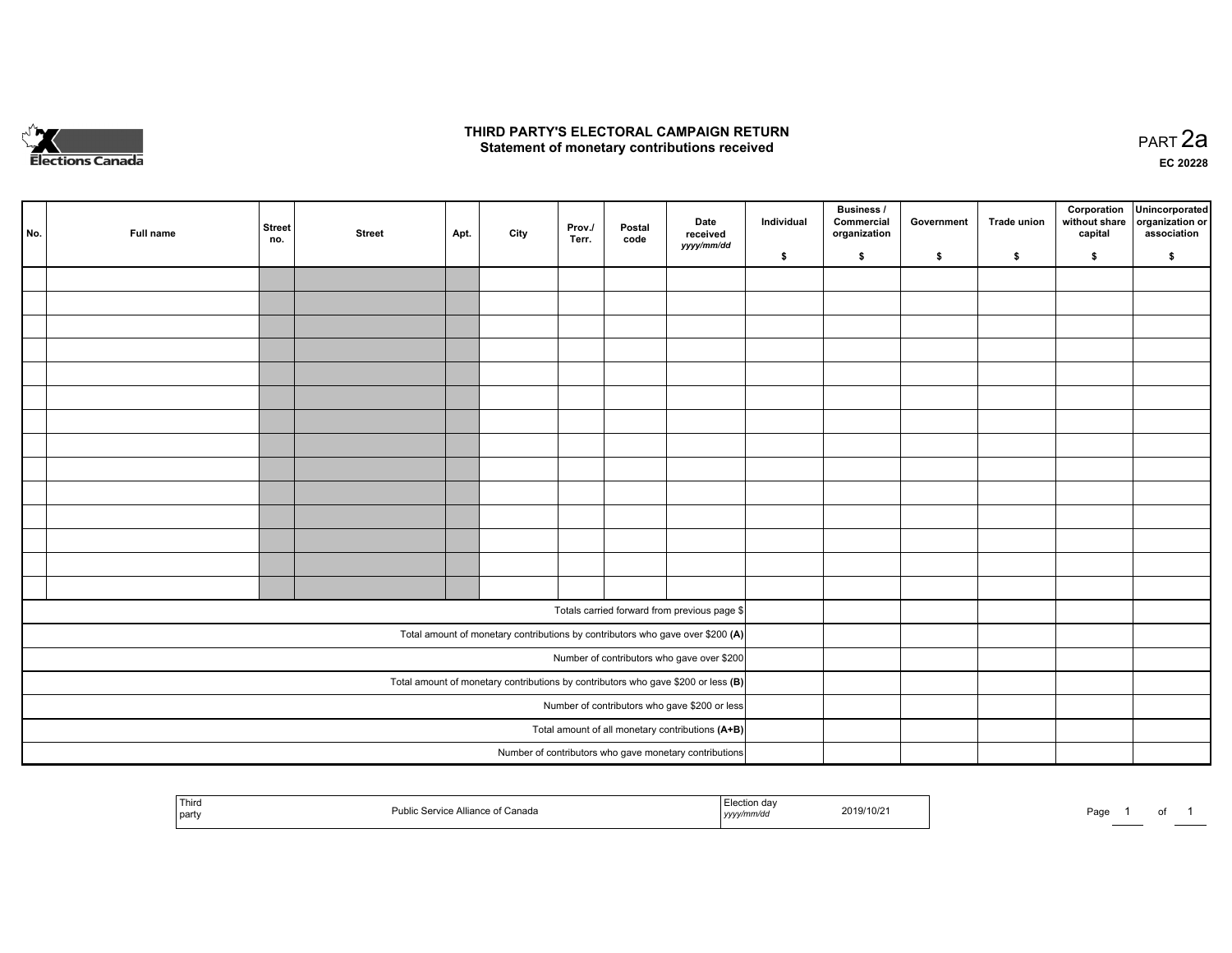

### **THIRD PARTY'S ELECTORAL CAMPAIGN RETURN**  THIRD PARTY'S ELECTORAL CAMPAIGN RETURN<br>Statement of non-monetary contributions received

of 1

| No.                                           | Full name | <b>Street</b><br>no. | <b>Street</b> | Apt. | City | Prov./<br>Terr. | Postal<br>code | Date<br>received<br>yyyy/mm/dd                                                          | Individual | <b>Business /</b><br>Commercial<br>organization | Government | Trade union | capital | Corporation Unincorporated<br>without share organization or<br>association |
|-----------------------------------------------|-----------|----------------------|---------------|------|------|-----------------|----------------|-----------------------------------------------------------------------------------------|------------|-------------------------------------------------|------------|-------------|---------|----------------------------------------------------------------------------|
|                                               |           |                      |               |      |      |                 |                |                                                                                         | \$         | \$                                              | \$         | \$          | \$      | \$                                                                         |
|                                               |           |                      |               |      |      |                 |                |                                                                                         |            |                                                 |            |             |         |                                                                            |
|                                               |           |                      |               |      |      |                 |                |                                                                                         |            |                                                 |            |             |         |                                                                            |
|                                               |           |                      |               |      |      |                 |                |                                                                                         |            |                                                 |            |             |         |                                                                            |
|                                               |           |                      |               |      |      |                 |                |                                                                                         |            |                                                 |            |             |         |                                                                            |
|                                               |           |                      |               |      |      |                 |                |                                                                                         |            |                                                 |            |             |         |                                                                            |
|                                               |           |                      |               |      |      |                 |                |                                                                                         |            |                                                 |            |             |         |                                                                            |
|                                               |           |                      |               |      |      |                 |                |                                                                                         |            |                                                 |            |             |         |                                                                            |
|                                               |           |                      |               |      |      |                 |                |                                                                                         |            |                                                 |            |             |         |                                                                            |
|                                               |           |                      |               |      |      |                 |                |                                                                                         |            |                                                 |            |             |         |                                                                            |
|                                               |           |                      |               |      |      |                 |                |                                                                                         |            |                                                 |            |             |         |                                                                            |
|                                               |           |                      |               |      |      |                 |                |                                                                                         |            |                                                 |            |             |         |                                                                            |
|                                               |           |                      |               |      |      |                 |                |                                                                                         |            |                                                 |            |             |         |                                                                            |
|                                               |           |                      |               |      |      |                 |                |                                                                                         |            |                                                 |            |             |         |                                                                            |
|                                               |           |                      |               |      |      |                 |                |                                                                                         |            |                                                 |            |             |         |                                                                            |
|                                               |           |                      |               |      |      |                 |                | Totals carried forward from previous page \$                                            |            |                                                 |            |             |         |                                                                            |
|                                               |           |                      |               |      |      |                 |                |                                                                                         |            |                                                 |            |             |         |                                                                            |
|                                               |           |                      |               |      |      |                 |                | Total amount of non-monetary contributions by contributors who gave over \$200 (A)      |            |                                                 |            |             |         |                                                                            |
|                                               |           |                      |               |      |      |                 |                | Number of contributors who gave over \$200                                              |            |                                                 |            |             |         |                                                                            |
|                                               |           |                      |               |      |      |                 |                | Total amount of non-monetary contributions by contributors who gave \$200 or less $(B)$ |            |                                                 |            |             |         |                                                                            |
| Number of contributors who gave \$200 or less |           |                      |               |      |      |                 |                |                                                                                         |            |                                                 |            |             |         |                                                                            |
|                                               |           |                      |               |      |      |                 |                | Total amount of all non-monetary contributions (A+B)                                    |            |                                                 |            |             |         |                                                                            |
|                                               |           |                      |               |      |      |                 |                | Number of contributors who gave non-monetary contributions                              |            |                                                 |            |             |         |                                                                            |

| Third<br>∣ party | <sup>:</sup> Canada<br>Alliance<br>Pub. | …uon dav<br>2019/10/21<br>mm/ac<br>,,,,, | Page<br>$\sim$ |
|------------------|-----------------------------------------|------------------------------------------|----------------|
|------------------|-----------------------------------------|------------------------------------------|----------------|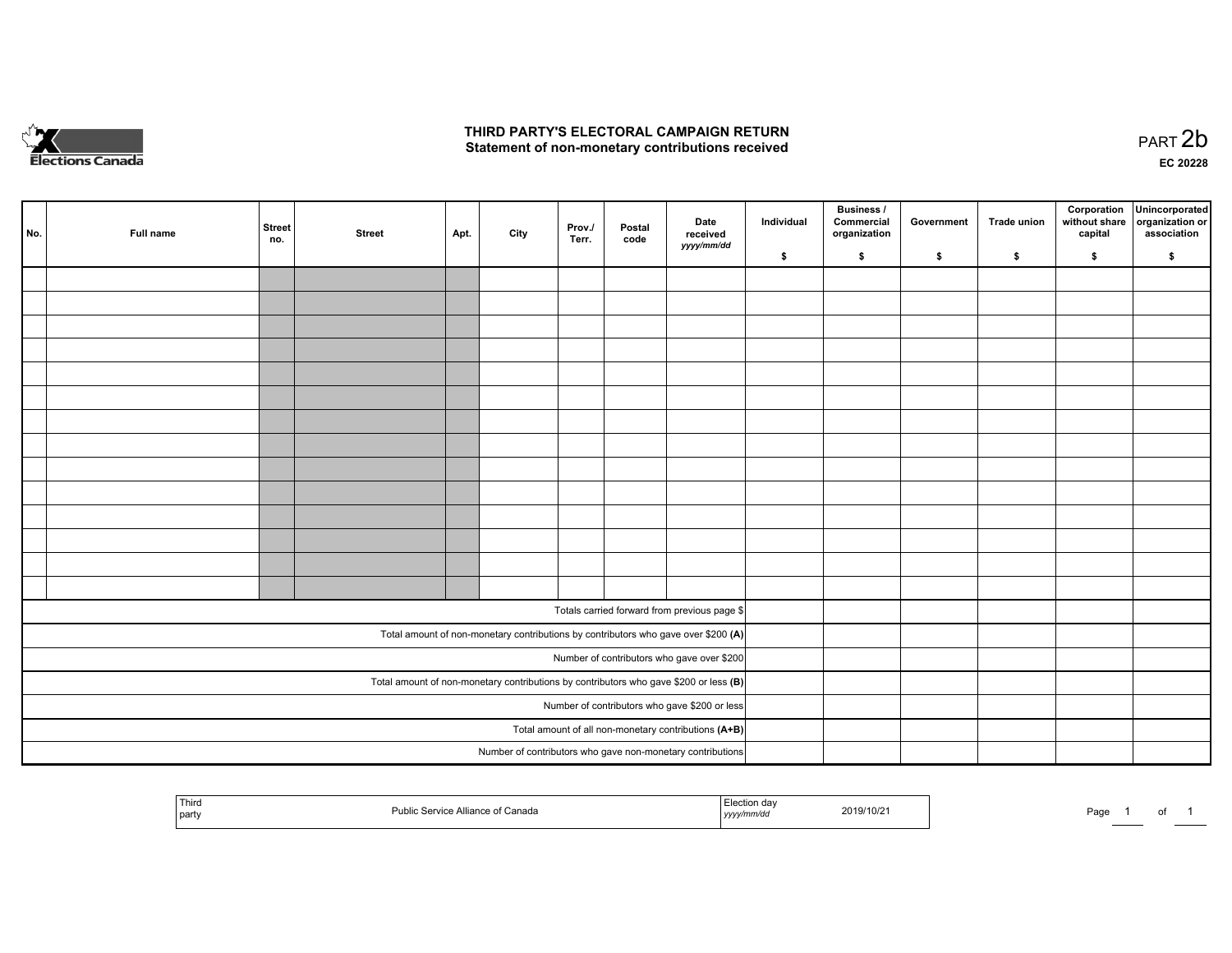

## **THIRD PARTY'S ELECTORAL CAMPAIGN RETURN STATE:** PRACT OF OPPRESS TO PART 2C STATE STATE STATE STATE STATE STATE STATE STATE STATE STATE STATE STATE STA<br>PART 2C Statement of operating loans received

**EC 20228**

| No.                                                             | Full name | <b>Street</b><br>no. | <b>Street</b> | Apt. | City | Prov./<br>Terr. | Postal<br>code | Date<br>received                                             | Individual | <b>Business /</b><br>Commercial<br>organization | Government | <b>Trade union</b> | Corporation<br>capital | Unincorporated<br>without share   organization or<br>association |
|-----------------------------------------------------------------|-----------|----------------------|---------------|------|------|-----------------|----------------|--------------------------------------------------------------|------------|-------------------------------------------------|------------|--------------------|------------------------|------------------------------------------------------------------|
|                                                                 |           |                      |               |      |      |                 |                | yyyy/mm/dd                                                   | \$         | \$                                              | \$         | \$                 | \$                     | \$                                                               |
|                                                                 |           |                      |               |      |      |                 |                |                                                              |            |                                                 |            |                    |                        |                                                                  |
|                                                                 |           |                      |               |      |      |                 |                |                                                              |            |                                                 |            |                    |                        |                                                                  |
|                                                                 |           |                      |               |      |      |                 |                |                                                              |            |                                                 |            |                    |                        |                                                                  |
|                                                                 |           |                      |               |      |      |                 |                |                                                              |            |                                                 |            |                    |                        |                                                                  |
|                                                                 |           |                      |               |      |      |                 |                |                                                              |            |                                                 |            |                    |                        |                                                                  |
|                                                                 |           |                      |               |      |      |                 |                |                                                              |            |                                                 |            |                    |                        |                                                                  |
|                                                                 |           |                      |               |      |      |                 |                |                                                              |            |                                                 |            |                    |                        |                                                                  |
|                                                                 |           |                      |               |      |      |                 |                |                                                              |            |                                                 |            |                    |                        |                                                                  |
|                                                                 |           |                      |               |      |      |                 |                |                                                              |            |                                                 |            |                    |                        |                                                                  |
|                                                                 |           |                      |               |      |      |                 |                |                                                              |            |                                                 |            |                    |                        |                                                                  |
|                                                                 |           |                      |               |      |      |                 |                |                                                              |            |                                                 |            |                    |                        |                                                                  |
|                                                                 |           |                      |               |      |      |                 |                |                                                              |            |                                                 |            |                    |                        |                                                                  |
|                                                                 |           |                      |               |      |      |                 |                |                                                              |            |                                                 |            |                    |                        |                                                                  |
|                                                                 |           |                      |               |      |      |                 |                |                                                              |            |                                                 |            |                    |                        |                                                                  |
|                                                                 |           |                      |               |      |      |                 |                | Totals carried forward from previous page \$                 |            |                                                 |            |                    |                        |                                                                  |
|                                                                 |           |                      |               |      |      |                 |                | Total amount of loans by lenders who provided over \$200 (A) |            |                                                 |            |                    |                        |                                                                  |
|                                                                 |           |                      |               |      |      |                 |                | Number of lenders who provided over \$200                    |            |                                                 |            |                    |                        |                                                                  |
| Total amount of loans by lenders who provided \$200 or less (B) |           |                      |               |      |      |                 |                |                                                              |            |                                                 |            |                    |                        |                                                                  |
| Number of lenders who provided \$200 or less                    |           |                      |               |      |      |                 |                |                                                              |            |                                                 |            |                    |                        |                                                                  |
|                                                                 |           |                      |               |      |      |                 |                | Total amount of all loans (A+B)                              |            |                                                 |            |                    |                        |                                                                  |
|                                                                 |           |                      |               |      |      |                 |                | Number of all lenders who provided loans                     |            |                                                 |            |                    |                        |                                                                  |

| Third<br>Public<br>: Alliance of Canada<br>Service<br>party | I Election<br>. ua'<br>2019/10/2<br>yyyymmaa | Page |
|-------------------------------------------------------------|----------------------------------------------|------|
|-------------------------------------------------------------|----------------------------------------------|------|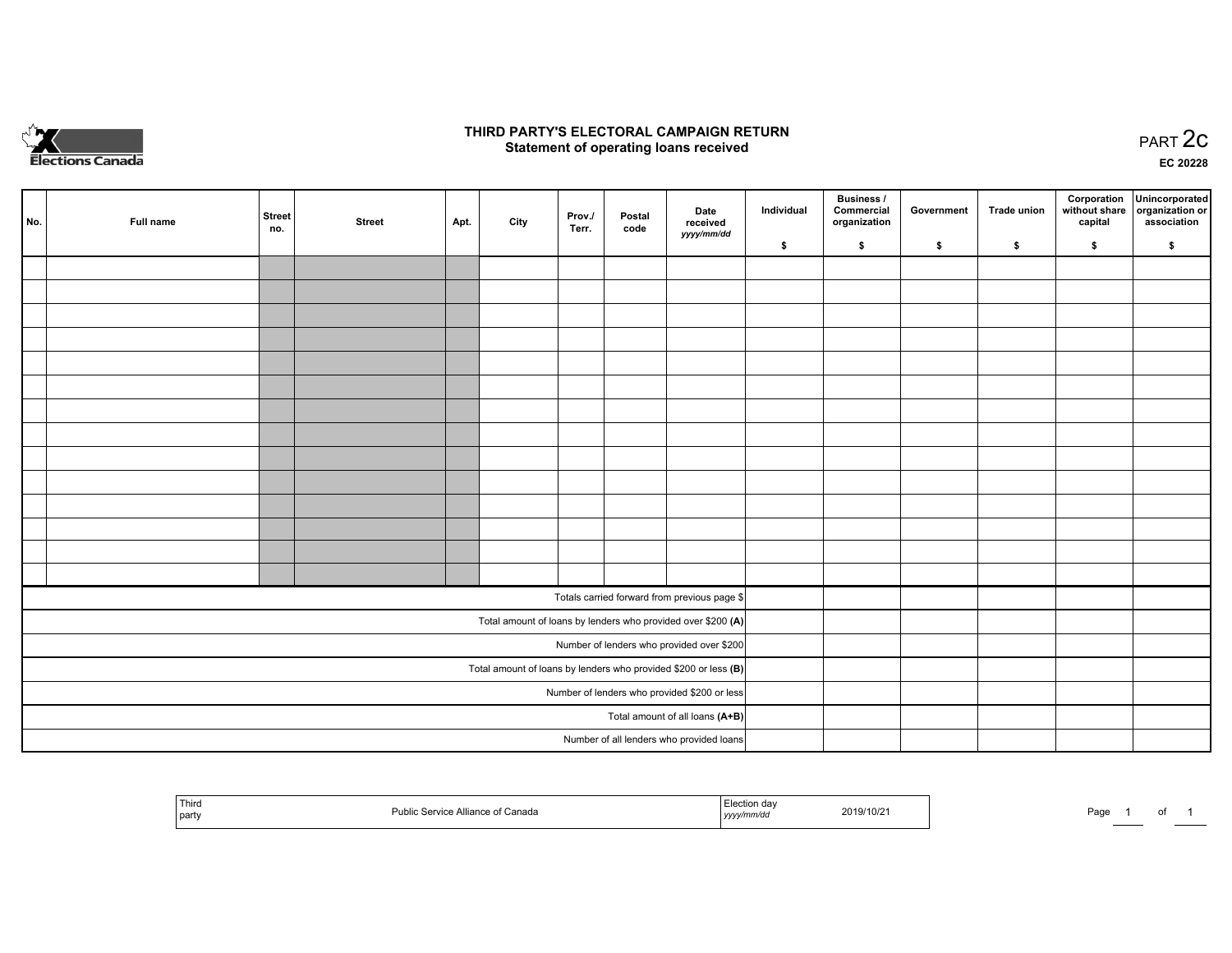

## **THIRD PARTY'S ELECTORAL CAMPAIGN RETURN S** ELECTORAL CAMPAIGN RETURN<br>Summary of inflows PART 2d

| No.   | Type of contributor / lender                 | <b>Monetary</b><br>contributions<br>(Part 2a)<br>\$ | Non-monetary<br>contributions<br>(Part 2b)<br>\$ | Loans<br>(Part 2c)<br>\$ | <b>Total</b><br>\$ | Number of<br>contributors and<br>lenders |
|-------|----------------------------------------------|-----------------------------------------------------|--------------------------------------------------|--------------------------|--------------------|------------------------------------------|
| 1.1   | Individuals                                  |                                                     |                                                  |                          |                    |                                          |
|       | 2. Businesses / Commercial organizations     |                                                     |                                                  |                          |                    |                                          |
| 3.    | Governments                                  |                                                     |                                                  |                          |                    |                                          |
| 4.    | Trade unions                                 |                                                     |                                                  |                          |                    |                                          |
| 5.    | Corporations without share capital           |                                                     |                                                  |                          |                    |                                          |
| 6.    | Unincorporated organizations or associations |                                                     |                                                  |                          |                    |                                          |
|       | 7.   Total (items 1 to 6)                    |                                                     |                                                  |                          |                    |                                          |
| Total |                                              |                                                     |                                                  |                          |                    |                                          |
| 8.    | Amount of third party's resources used       |                                                     |                                                  |                          | 345,003.64         |                                          |
| 9.    | Grand total (items 7 and 8)                  |                                                     |                                                  |                          | 345,003.64         |                                          |

| Third<br>party | : Service Alliance of Canada<br>Public. | Election dav<br>yyyy/mm/dd | 2019/10/2 |
|----------------|-----------------------------------------|----------------------------|-----------|
|----------------|-----------------------------------------|----------------------------|-----------|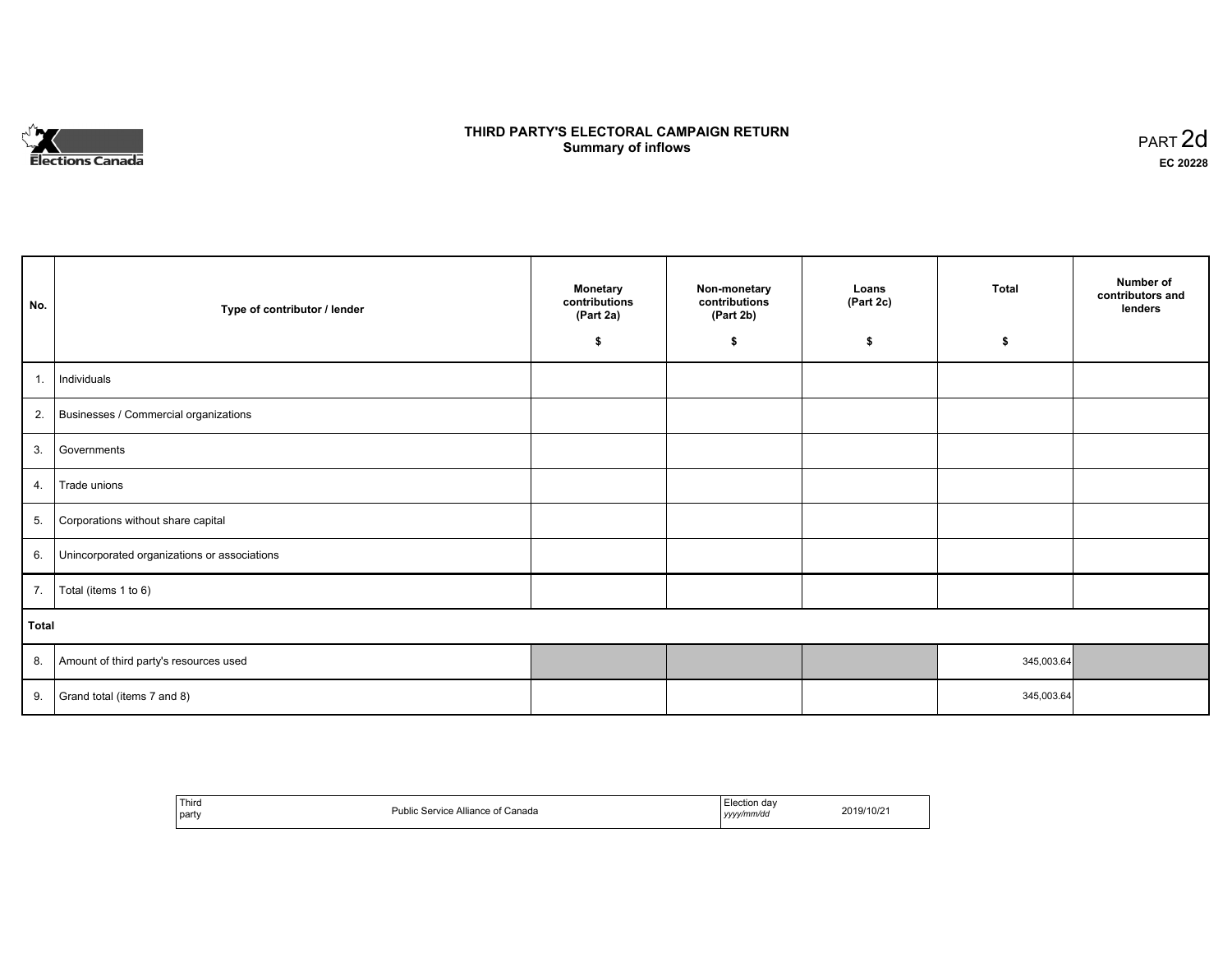

## **THIRD PARTY'S ELECTORAL CAMPAIGN RETURN Statement of expenses incurred for regulated activities that take place during the pre-election period**  *(Only applicable to a fixed-date general election)*

PART 3a **EC 20228**

For a list of expense types, expense categories and expense subcategories, refer to Annex II in the Instructions.

| No.            | Date<br>incurred<br>yyyy/mm/dd | <b>ED Code</b><br>(if applicable) | Supplier                      | <b>Expense type</b>  | <b>Expense</b><br>category | <b>Expense</b><br>subcategory | <b>Starting date</b><br>of activity,<br>advertisement<br>or survey<br>yyyy/mm/dd | <b>Ending date</b><br>of activity,<br>advertisement<br>or survey<br>yyyy/mm/dd | Place of activity or<br>advertisement        | <b>Expense amount</b><br>\$ |
|----------------|--------------------------------|-----------------------------------|-------------------------------|----------------------|----------------------------|-------------------------------|----------------------------------------------------------------------------------|--------------------------------------------------------------------------------|----------------------------------------------|-----------------------------|
|                | 2019/06/17                     |                                   | Student interns - AFPC Quebec | Partisan activity    | Social Media               | Design and Maintenance        | 2019/06/26                                                                       |                                                                                | FaceBook postings                            | 2,730.55                    |
| $\overline{2}$ | 2019/07/10                     |                                   | <b>AFPC Quebec</b>            | Partisan activity    | Events                     | Rallies                       | 2019/07/10                                                                       | 2019/07/10                                                                     | Montreal                                     | 256.00                      |
| 3              | 2019/07/18                     |                                   | <b>AFPC Quebec</b>            | Partisan activity    | Vote contact               | other (Email to members)      | 2019/08/18                                                                       | 2019/07/18                                                                     | Quebec                                       | 20.28                       |
| 4              | 2019/08/06                     |                                   | Point Blank Creative          | Partisan advertising | Advertising                | Radio                         | 2019/08/12                                                                       | 2019/08/31                                                                     | Quebec                                       | 147,933.95                  |
| 5              | 2019/08/06                     |                                   | UTE                           | Partisan advertising | Advertising                | Design and Development        | 2019/08/12                                                                       | 2019/08/31                                                                     | Quebec                                       | 7,500.00                    |
|                | 2019/08/12                     |                                   | <b>UTE</b>                    |                      |                            |                               |                                                                                  | 2019/08/31                                                                     |                                              | 450.00                      |
| 6              |                                |                                   |                               | Partisan advertising | Advertising                | Design and Development        | 2019/08/12                                                                       |                                                                                | Quebec                                       |                             |
| $\overline{7}$ | 2019/08/14                     |                                   | Student interns - AFPC Quebec | Partisan activity    | Social Media               | Design and Maintenance        | 2019/08/14                                                                       |                                                                                | FaceBook Postings                            | 110.10                      |
| 8              | 2019/08/15                     |                                   | <b>UTE</b>                    | Partisan activity    | Events                     | Rallies                       | 2019/08/14                                                                       | 2019/08/14                                                                     | Quebec                                       | 1,552.61                    |
| 9              | 2019/08/23                     |                                   | <b>PSAC-AFPC</b>              | Partisan activity    | Social Media               | Design and Maintenance        | 2019/08/23                                                                       |                                                                                | National                                     | 352.00                      |
| 10             | 2019/08/27                     |                                   | PSAC-AFPC                     | Partisan activity    | Events                     | Rallies                       | 2019/09/02                                                                       | 2019/09/02                                                                     | National                                     | 2.962.00                    |
| 11             | 2019/09/01                     |                                   | <b>AFPC Quebec</b>            | Partisan activity    | Events                     | Rallies                       | 2019/09/06                                                                       | 2019/09/06                                                                     | Montreal                                     | 98.52                       |
| 12             | 2019/09/05                     |                                   | Autocar Préférence Ltée       | Partisan activity    | Events                     | Rallies                       | 2019/09/06                                                                       | 2019/09/06                                                                     | Montreal                                     | 862.31                      |
| 13             | 2019/09/06                     |                                   | <b>AFPC Quebec</b>            | Partisan activity    | Voter contact              | Other (email to members)      | 2019/09/06                                                                       | 2019/09/06                                                                     | Montreal                                     | 20.28                       |
| 14             | 2019/08/13                     |                                   | Strategic Communications      | Partisan activity    | Voter contact              | Calling services              | 2019/09/25                                                                       | 2019/09/25                                                                     | British Columbia                             | 3,250.62                    |
| 15             | 2019/06/30                     |                                   | PSAC-AFPC                     | Partisan activity    | Salaries, wages            | Other (Staff time)            | 2019/06/30                                                                       | 2019/09/09                                                                     | National                                     | 9,076.90                    |
|                |                                |                                   |                               |                      |                            |                               |                                                                                  |                                                                                |                                              |                             |
|                |                                |                                   |                               |                      |                            |                               |                                                                                  |                                                                                |                                              |                             |
|                |                                |                                   |                               |                      |                            |                               |                                                                                  |                                                                                | Totals carried forward from previous page \$ |                             |
|                |                                |                                   |                               |                      |                            |                               |                                                                                  |                                                                                | Total \$                                     | 177, 176. 12                |
|                |                                |                                   |                               |                      |                            |                               |                                                                                  |                                                                                |                                              |                             |

| <b>Third</b><br>party | Election day<br>Public Service Alliance of Canada<br>yyyy/mm/dd | 2019/10/21<br>Page<br>. . |  |
|-----------------------|-----------------------------------------------------------------|---------------------------|--|
|-----------------------|-----------------------------------------------------------------|---------------------------|--|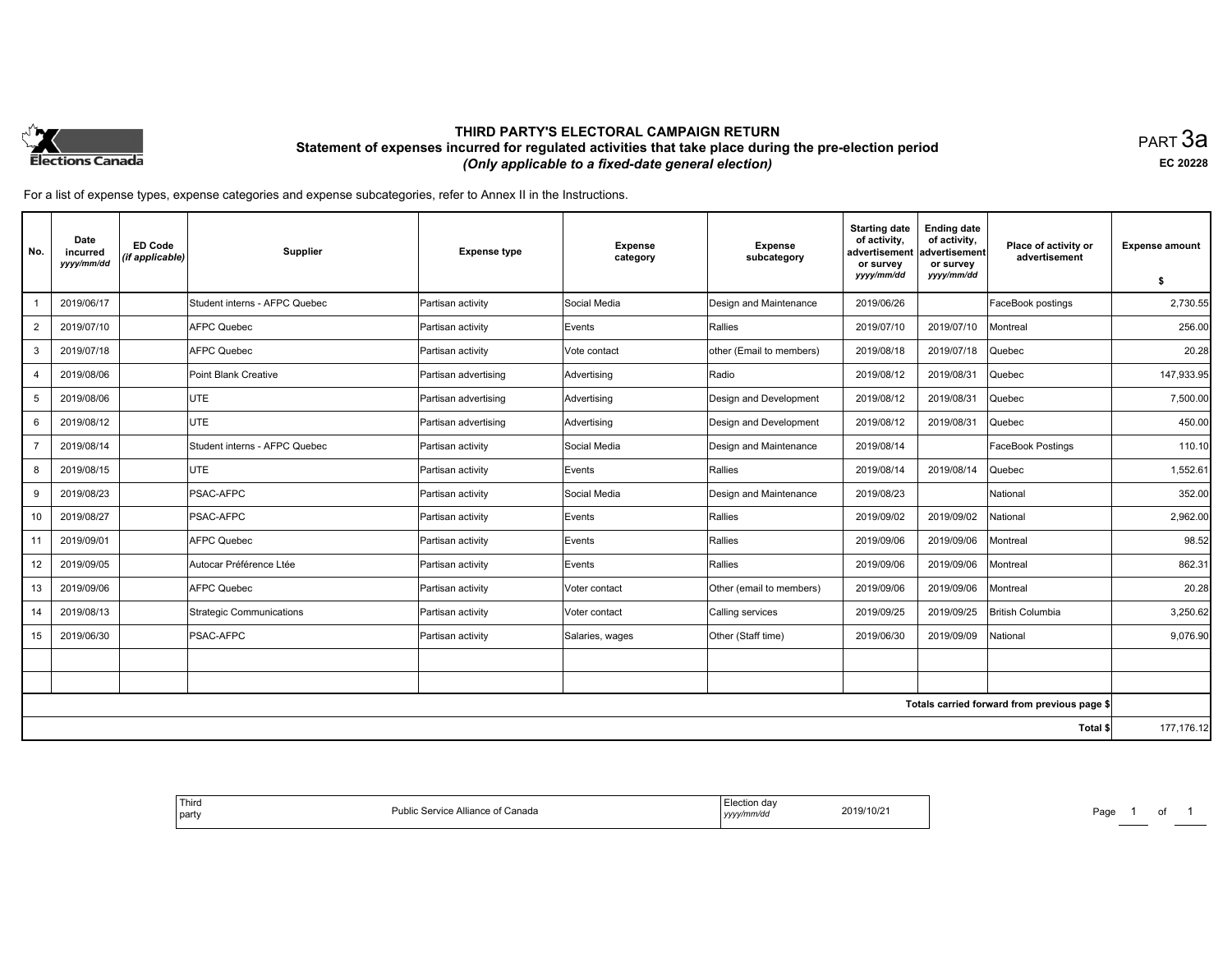

# **THIRD PARTY'S ELECTORAL CAMPAIGN RETURN Statement of expenses incurred for regulated activities that take place during the election period**<br>PART  $3\mathsf{b}$

**EC 20228**

For a list of expense types, expense categories and expense subcategories, refer to Annex II in the Instructions.

| No.                                          | Date<br>incurred<br>yyyy/mm/dd | <b>ED Code</b><br>(if applicable) | Supplier                 | <b>Expense type</b> | <b>Expense</b><br>category | <b>Expense</b><br>subcategory | <b>Starting date</b><br>of activity,<br>advertisement<br>or survey | <b>Ending date</b><br>of activity,<br>advertisement<br>or survey | Place of activity or<br>advertisement | <b>Expense amount</b> |
|----------------------------------------------|--------------------------------|-----------------------------------|--------------------------|---------------------|----------------------------|-------------------------------|--------------------------------------------------------------------|------------------------------------------------------------------|---------------------------------------|-----------------------|
|                                              |                                |                                   |                          |                     |                            |                               | yyyy/mm/dd                                                         | yyyy/mm/dd                                                       |                                       | \$                    |
|                                              | 2019/09/11                     |                                   | <b>UTE</b>               | Partisan activity   | Events                     | Rallies                       | 2019/09/11                                                         | 2019/09/11                                                       | Trois Rivières                        | 1,552.61              |
| $\overline{2}$                               | 2019/09/11                     |                                   | <b>AFPC Quebec</b>       | Partisan activity   | Social Media               | Design and Development        | 2019/09/11                                                         |                                                                  | FaceBook/Twitter posts                | 255.00                |
| 3                                            | 2019/09/11                     |                                   | AFPC Quebec              | Partisan activity   | Voter contact              | Other (email to members)      | 2019/09/13                                                         |                                                                  | Quebec                                | 99.63                 |
|                                              | 2019/09/25                     |                                   | Strategic Communications | Partisan activity   | Voter contact              | Calling services              | 2019/09/25                                                         |                                                                  | <b>British Columbia</b>               | 2,721.03              |
| 5                                            | 2019/09/11                     |                                   | <b>PSAC NCR</b>          | Partisan activity   | Social Media               | Design and Maintenance        | 2019/09/11                                                         |                                                                  | Web site posts                        | 951.00                |
| 6                                            | 2019/09/11                     |                                   | <b>PSAC-AFPC</b>         | Partisan Activity   | Social Media               | Design and Maintenance        | 2019/09/11                                                         |                                                                  | Web site posts                        | 238.87                |
|                                              | 2019/09/12                     |                                   | Strategic Communications | Partisan Activity   | <b>Voter Contact</b>       | Other (calls to members)      | 2019/10/17                                                         | 2019/10/17                                                       | Prairies                              | 8,013.02              |
| 8                                            | 2019/09/15                     |                                   | PSAC-AFPC                | Partisan Activity   | Voter Contact              | Other (member magazine)       | 2019/09/15                                                         | 2019/09/30                                                       | National                              | 98,112.14             |
| 9                                            | 2019/09/15                     |                                   | Affinity Bridge          | Partisan Activity   | Office                     | website hosting               | 2019/09/15                                                         | 2019/10/20                                                       | National                              | 1,054.00              |
| 10                                           | 2019/09/11                     |                                   | PSAC-AFPC                | Partisan Activity   | Social Media               | Design and Maintenance        | 2019/09/11                                                         | 2019/10/20                                                       | National                              | 4,943.70              |
| 11                                           | 2019/09/11                     |                                   | <b>PSAC-AFPC</b>         | Partisan Activity   | <b>Office</b>              | website development           | 2019/09/11                                                         | 2019/10/20                                                       | National                              | 1,142.93              |
| 12                                           | 2019/09/17                     | 35-076                            | <b>PSAC NCR</b>          | Partisan Activity   | Voter contact              | Other (Member visits)         | 2019/09/17                                                         | 2019/09/17                                                       | Orleans                               | 404.37                |
| 13                                           | 2019/09/17                     | 35-088                            | <b>PSAC NCR</b>          | Partisan Activity   | Voter contact              | Other (Member visits)         | 2019/09/18                                                         | 2019/09/18                                                       | Carleton                              | 282.58                |
| 14                                           | 2019/09/23                     | 10-006                            | <b>PSAC Atlantic</b>     | Partisan Activity   | Voter contact              | Other (member mailing)        | 2019/09/23                                                         | 2019/09/23                                                       | St. John's                            | 1,792.00              |
| 15                                           | 2019/09/23                     | 12-007                            | <b>PSAC Atlantic</b>     | Partisan Activity   | Voter contact              | Other (member mailing)        | 2019/09/23                                                         | 2019/09/23                                                       | Halifax                               | 580.87                |
| 16                                           | 2019/09/23                     | 12-005                            | <b>PSAC Atlantic</b>     | Partisan Activity   | Voter contact              | Other (member mailing)        | 2019/09/23                                                         | 2019/09/23                                                       | Halifax                               | 1,206.78              |
| 17                                           | 2019/09/26                     | 13-006                            | <b>PSAC Atlantic</b>     | Partisan Activity   | Voter contact              | Other (member mailing)        | 2019/09/26                                                         | 2019/09/26                                                       | Moncton                               | 2,423.23              |
| Totals carried forward from previous page \$ |                                |                                   |                          |                     |                            |                               | 125,773.76                                                         |                                                                  |                                       |                       |
|                                              |                                |                                   |                          |                     |                            |                               |                                                                    |                                                                  | Total \$                              |                       |

| 2019/10/2 |
|-----------|
|-----------|

Page 1 of 2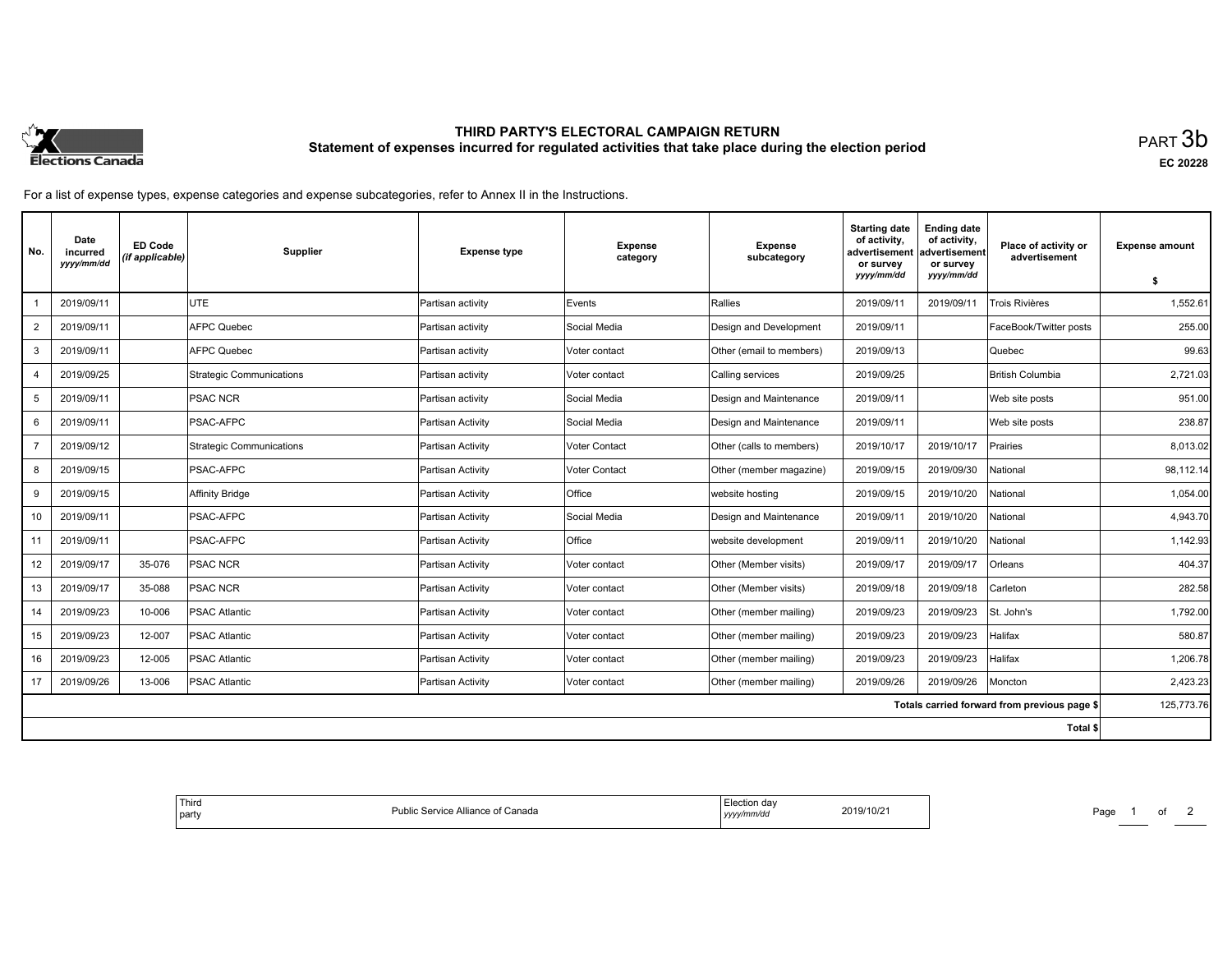

# **THIRD PARTY'S ELECTORAL CAMPAIGN RETURN Statement of expenses incurred for regulated activities that take place during the election period**<br>PART  $3\mathsf{b}$

**EC 20228**

For a list of expense types, expense categories and expense subcategories, refer to Annex II in the Instructions.

| No.                                          | Date<br>incurred<br>yyyy/mm/dd | <b>ED Code</b><br>(if applicable) | Supplier                 | <b>Expense type</b>  | <b>Expense</b><br>category | <b>Expense</b><br>subcategory | <b>Starting date</b><br>of activity,<br>advertisement<br>or survey<br>yyyy/mm/dd | <b>Ending date</b><br>of activity,<br>advertisement<br>or survey<br>yyyy/mm/dd | Place of activity or<br>advertisement | <b>Expense amount</b><br>\$ |
|----------------------------------------------|--------------------------------|-----------------------------------|--------------------------|----------------------|----------------------------|-------------------------------|----------------------------------------------------------------------------------|--------------------------------------------------------------------------------|---------------------------------------|-----------------------------|
| 18                                           | 2019/09/26                     | 13-009                            | <b>PSAC Atlantic</b>     | Partisan activity    | Voter contact              | Other (member mailing)        | 2019/09/26                                                                       | 2019/09/26                                                                     | Moncton                               | 807.74                      |
| 19                                           | 2019/09/30                     |                                   | <b>Union Calling</b>     | Partisan activity    | Voter contact              | Other (calls to members)      | 2019/09/30                                                                       | 2019/09/30                                                                     | Ontario                               | 8,379.74                    |
| 20                                           | 2019/09/11                     |                                   | FaceBook                 | Election advertising | Social media               | Placement costs               | 2019/09/11                                                                       | 2019/09/20                                                                     | National                              | 7,080.00                    |
| 21                                           | 2019/10/02                     |                                   | <b>AFPC Quebec</b>       | Partisan activity    | Social Media               | Design and Maintenance        | 2019/10/02                                                                       | 2019/10/20                                                                     | FaceBook posts                        | 361.18                      |
| 22                                           | 2019/10/02                     |                                   | <b>PSAC BC</b>           | Partisan activity    | Social Media               | Design and Maintenance        | 2019/10/02                                                                       | 2019/10/20                                                                     | Web site                              | 661.50                      |
| 23                                           | 2019/10/08                     |                                   | <b>AFPC Quebec</b>       | Partisan activity    | Voter contact              | Other (membership calls)      | 2019/10/08                                                                       | 2019/10/08                                                                     | Quebec                                | 1,300.00                    |
| 24                                           | 2019/10/08                     |                                   | Strategic Communications | Partisan activity    | Voter contact              | Other (membership calls)      | 2019/10/08                                                                       | 2019/10/08                                                                     | Quebec                                | 10,590.91                   |
| 25                                           | 2019/10/09                     | 35-076                            | <b>PSAC NCR</b>          | Partisan activity    | Voter contact              | Other (member visits)         | 2019/10/09                                                                       | 2019/10/09                                                                     | Orleans                               | 309.27                      |
| 26                                           | 2019/10/10                     | 35-088                            | <b>PSAC NCR</b>          | Partisan activity    | Voter contact              | Other (member visits)         | 2019/10/10                                                                       | 2019/10/10                                                                     | Carleton                              | 282.77                      |
| 27                                           | 2019/09/11                     |                                   | PSAC-AFPC                | Partisan activity    | Salaries, wages            | Other (Staff time)            | 2019/09/11                                                                       | 2019/10/20                                                                     | National                              | 11,780.65                   |
| 28                                           | 2019/09/11                     |                                   | PSAC-AFPC                | Election advertising | Social Media               | Design and Maintenance        | 2019/09/11                                                                       | 2019/10/20                                                                     | National                              | 500.00                      |
|                                              |                                |                                   |                          |                      |                            |                               |                                                                                  |                                                                                |                                       |                             |
|                                              |                                |                                   |                          |                      |                            |                               |                                                                                  |                                                                                |                                       |                             |
|                                              |                                |                                   |                          |                      |                            |                               |                                                                                  |                                                                                |                                       |                             |
|                                              |                                |                                   |                          |                      |                            |                               |                                                                                  |                                                                                |                                       |                             |
|                                              |                                |                                   |                          |                      |                            |                               |                                                                                  |                                                                                |                                       |                             |
|                                              |                                |                                   |                          |                      |                            |                               |                                                                                  |                                                                                |                                       |                             |
| Totals carried forward from previous page \$ |                                |                                   |                          |                      |                            |                               | 125,773.76                                                                       |                                                                                |                                       |                             |
| Total \$                                     |                                |                                   |                          |                      |                            |                               |                                                                                  |                                                                                |                                       | 167,827.52                  |

Page 2 of 2